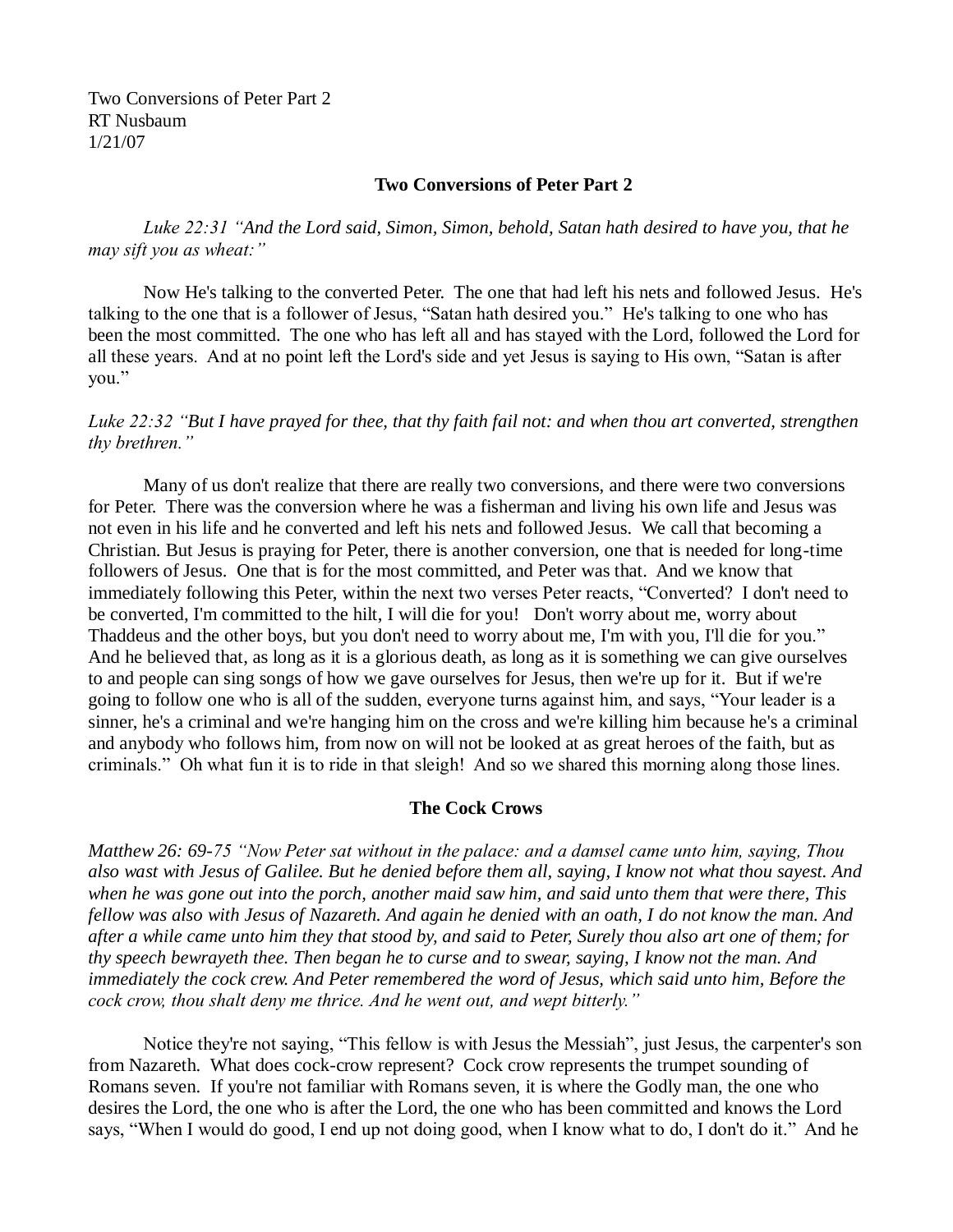ends with, "Oh, wretched man that I am, who" and this is someone who has known the Lord.

#### *"I delight in the law of God after the inward man" Romans 7:22.*

Peter is hearing the trumpet sound of the realities that God wants to reveal to us out of Romans seven. Think about it, this was night time, this is night time. This is a very dark period. They have just come into the garden and they have taken Jesus and taken Him out to be crucified and everything is dark. Everything is turning against Him, and remember as soon as they grab Jesus to take Him out of the garden of Gethsemane, and take Him to be on trial, the disciples scatter. We read that this morning. The disciples scattered and now they're all afraid, and now they're all in different places and now they are hearing that Jesus is going to be tried as a criminal and will probably be dead before the morning, or before this thing is over with, it's a very dark period. Amen? And yet, the cock is crowing. I don't know if you know anything about roosters, but they do that in the morning when the dawning starts happening. When there is a dawning, that is when they do their thing. Normally not in the middle of the night, but here there is no sound of it going on, everything is quiet, except all of the sudden three times. The sound comes. The cock crow represents the dawning of a new day, even when you are in deepest darkness. It is the dawning of new day, the dawning of a new reality to us.

#### **Jacob's Dawning – Deep Darkness**

But the dawning of this new day is sort of like Jacob's. Do you remember Jacob's when he went, it was night time and Jacob is wrestling with God, and here he is in deep darkness. Has anybody ever been in deep darkness before? He is in deep darkness, he's struggling with his own stuff and he's wrestling, and Jacob has always been able to survive. Because he had that mentality, "I will survive, I will make it through, I will come through this, I'm like a cat, I always land on my feet, because I know how to manipulate the circumstances and I know how to manipulate people, so don't worry about me. I'm going to be OK." His very name, the name Jacob means "manipulator". On that particular night he meets God and wrestles with God and God knocks his hip out and all of the sudden he sees himself the way that he has been. And it says that when the wrestling was over, he rose up to walk and he walked with a limp the rest of his life, walk in the daily awareness, no the step-by-step awareness of his own weakness and the Word of God says that as he walked, the sun began to dawn. There was this dawning that happens, and his name is changed at that point. You're no longer Mr. Manipulator, Ms. Manipulator, but now you are a Prince with God, that was Jacob.

### **We Can Only Strengthen the Brethren by Seeing Our Own Weakness**

Peter is in this situation and it says, "*And Peter remembered the word of Jesus, which said unto him, Before the cock crow, thou shalt deny me thrice. And he went out, and wept bitterly." Matthew 26:75.* 

It's amazing, that it took three times for Peter to wake up to his own inadequacies, three times. We're pretty hard-headed people. Especially that guy laughing back there in the back. This just shows you that God trumpets the reality of our inadequacies, so that we can begin to no longer be "Mr. Committed Peter" that thinks he's the man, and thinks he's the one. It is very disconcerting to realize that you are not the one. You're not the Messiah, you are not that chosen, special one, you're not that chosen, special one, "Oh my God, I'm actually weak like all other people when put in just the right circumstances." You see your own weakness. Because we're real good at seeing everybody else. We ought to get a job doing that, because all of us can make money at that. It's easy to spot at everybody else, we just don't see our own. That's why it takes God, it takes God to break through. Because if we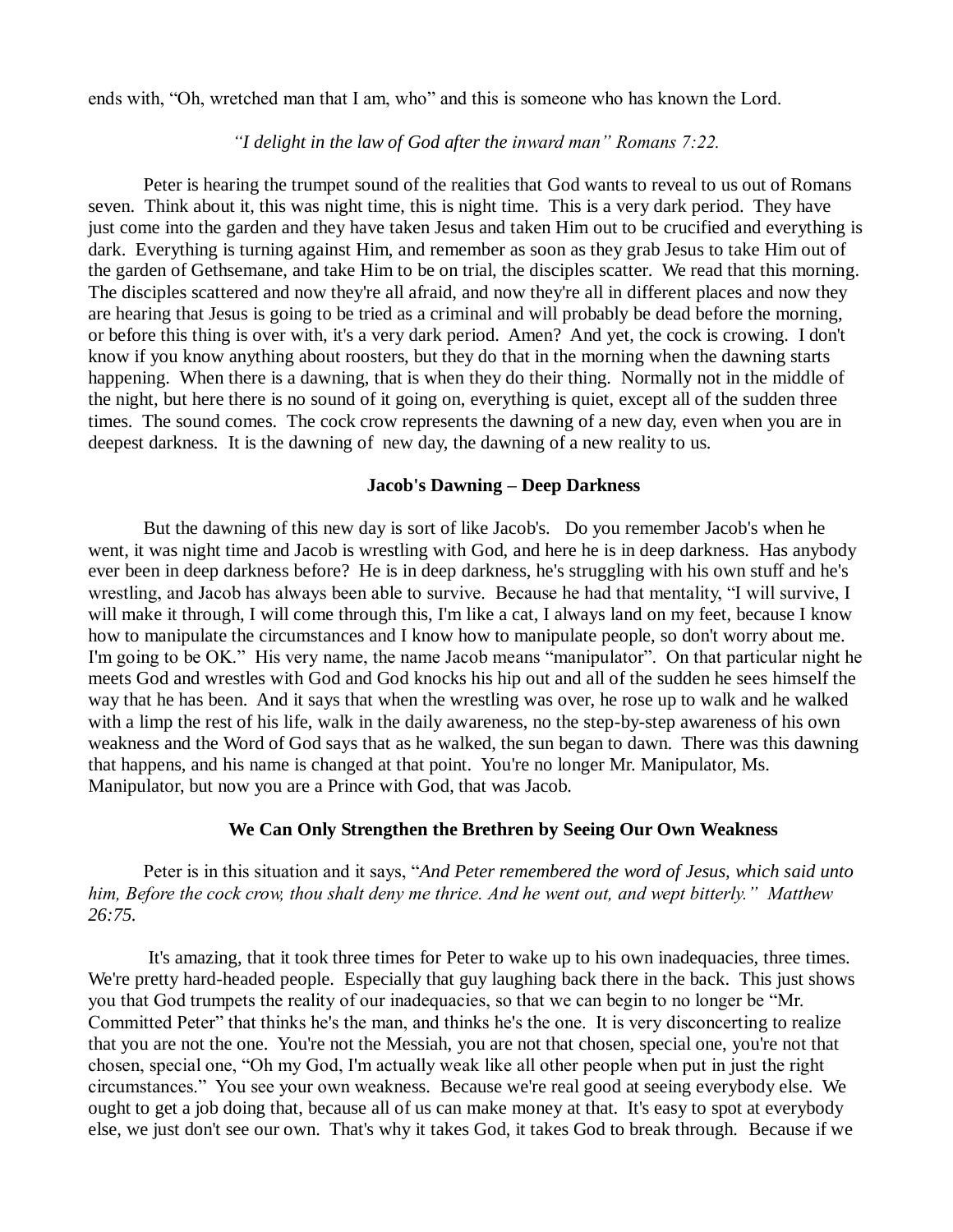are ever going to truly strengthen the brethren, we're not going to do it by giving them the stuff we're running on. The high-octane that we think that we're running on. They're going to need Jesus, the life of Christ, not the pumped up, guy like Simon Peter that thinks he's got it together, or Jacob that thinks, "I know how to move people. I know how to reach people. I know how to strengthen everybody, we'll do it this way!" and you know what, it doesn't strengthen them, it pumps them up. There is a difference. I've seen people in churches so excited, they were so full of adrenaline with what was going on, they were ready to bite a back out of a pew. But it wasn't Jesus, it wasn't life, and the proof of it is that it goes high gear in church and low outside. And that's where we read, "Oh I wish I could dwell in the house of the Lord forever." "I wish I could just stay in a church service all my life, I would be something special." But you see when David said, "I would dwell in the house of the Lord forever" wasn't talking about staying in the middle of a church service.

#### **The Dawning of Our Weakness**

# *Luke 22:32 "But I have prayed for thee, that thy faith fail not: and when thou art converted, strengthen thy brethren."*

These words were said to Peter before they went into the garden, before Peter pulls out a sword and says, "Don't worry, I'll save the day!" And cuts Manchus' ear off and Jesus said, "put it away, that's not the way we function." And Peter says, "But it is the way I function! I'm going to use all of my resources, I am going to use all my commitment." And Jesus says, "Put it away." "All my abilities." "Put it away!" Well, that sort of throws Peter and the rest of them and they run and hide. But now Peter is standing there denying the Lord and he is hearing the cock crow and in that moment of darkness, he is probably thinking, "How in the world can I strengthen others, when I need help?" Has anybody ever had that thought in your mind before? How in the world am I going to be able to strengthen people when I need strength? You ever hear the old saying, "give and it shall be given unto you"? If more churches used that outside of money and for other purposes, we would have a real changed church. But we only apply it to money, "Give and it shall be given unto thee." But when you don't have anything! The widows mite, who gives just what little she has and Jesus says, "Whoa, she is giving more then they all!" Because she gave out of her lack, not her abundance. "Oh call on me when I have abundance, but don't call on me when I am in lack." In lack is the best time because you have nothing to give so it is going to have to be Jesus! This is amazing because when the cock crowed, especially for the third time, there was a dawning of his own, terrible weakness which made him have no hope in himself. The dawning wasn't the gloriousness of Jesus at that moment, he hadn't come to the resurrection, he was saying right now, "There is no hope in me."

There is a dawning happening. A real dawning, not a teaching dawning, you know there is a difference. You can hear a teaching dawning and somewhat understand. And I do that, I write stuff down. But that dawning is sort of an awakening to certain truths. The dawning that Peter is going through, that Jacob went through, the one that Paul went through in Romans seven, is an absolute clarity. Before it's like everything is sort of muddy, but now it is absolutely clear, "I am not Him." You have heard me say before, "Jesus is the great I am and I am the great I ain't." I know greatly that I am not it! There is no hope in me. Isn't it amazing how people put hope in you, when you don't put hope in yourself. They look to you as if there is something in you, and we'll see that this actually happened with Peter after these events. Because there had been some what of a thing where Peter has worked on getting a reputation for one who would stand up for the Lord. And stand up for the truth, and lead the troops. And now he's realizing, "Oh my God, I am not it! I am not the one, I am not able to do this."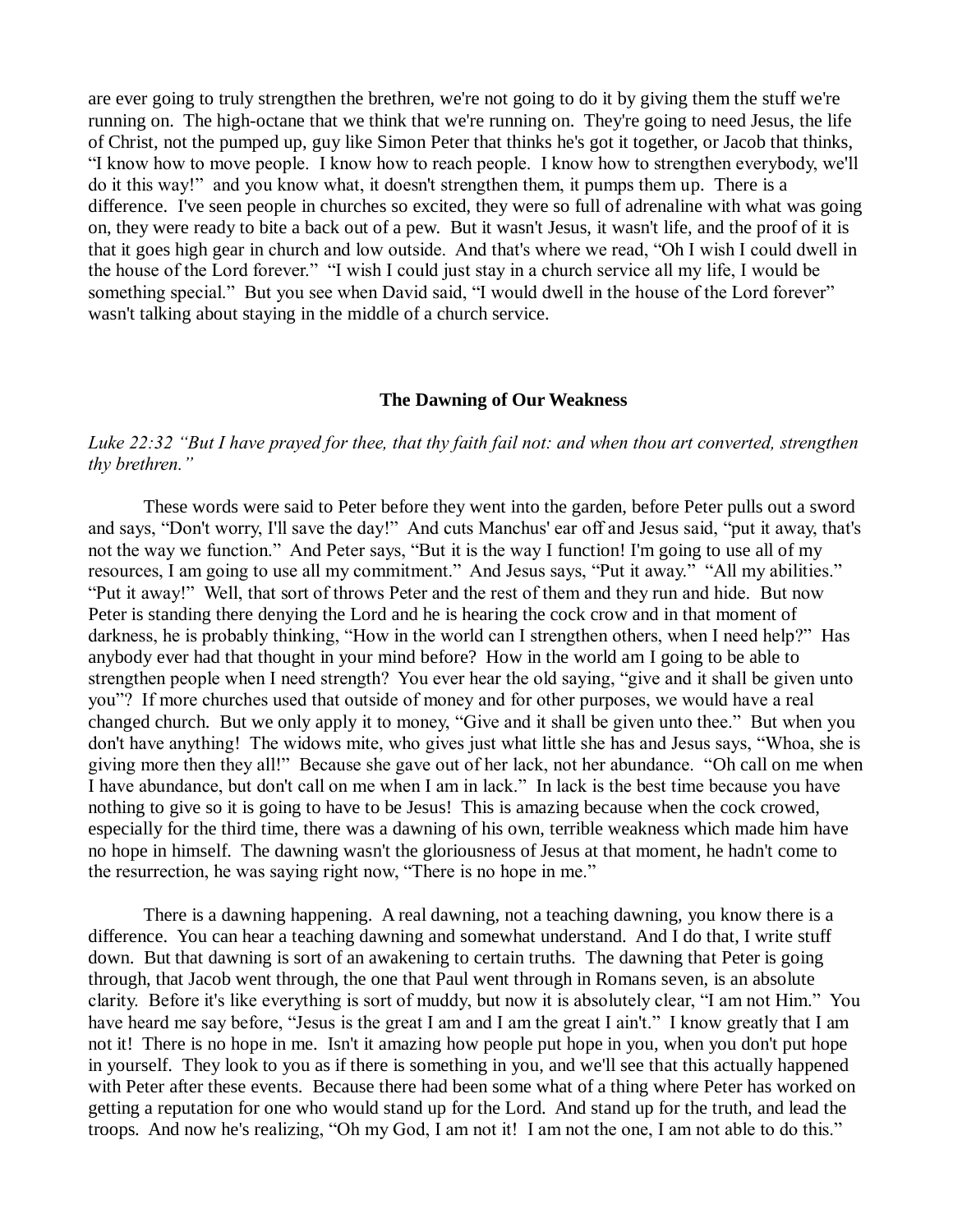Like I said, "How can I strengthen others when I myself need strength." The answer comes with the dawning. The dawning not only woke him up to his own inadequacies and it does, it wakes you up in that way. But soon it will awaken him to Christ and what it means for Christ to be his life and what it means for Christ to be his resurrection and life. We all know it, we all quote it, but Christ really being the resurrection and the life. Not theology, not doctrinal things that we go, "Oh yes, I believe that, hallelujah." And we all jump and shout. But when you get into the darkness, He is your light. When you get into your emptiness, He is your fulness. That's another way, we say, "I know He is my fulness." Jesus is all fulness, Jesus is the fulness of the Godhead bodily. The place to prove that is not in a high-faluting worship service where we are all jumping and shouting, the place to prove that when you feel absolutely empty, and inadequate and unable, and to turn and say, "Jesus, you are my fulness in me, come forth, oh Lord. Resurrection come forth, come out of the tomb called Randy! Roll the stone of my own mind away. Mine own blockages and help me to see that you are the resurrection and the life, not someday in eternity, but right now in Ran-i-ty!" Or you, your name. Right now in you!

#### **Faith Union Must Be Tried**

This thought of strengthening and Jesus did it here, verse thirty-two, "*"But I have prayed for thee, that thy faith fail not: and when thou art converted, strengthen thy brethren."* This thought of strengthening, is tied to faith union with Christ who is our strength and our ability. If you can't call on Jesus when you're down and out, then you don't have this faith in you. If you can't get Christ coming forth, you might believe in Jesus, but you are sort of believing at Him. He's over there and you're sort of throwing your faith bean bag at Him, trying to hit Jesus. Like the disciples, He's asleep in the boat, "Wake up!" The purpose of the cock crowing is to wake us up, not Him. We are the one asleep to the reality of the resurrection life that is Christ in us. We are the ones that need to wake up. And the only way that we are going to wake up to that is when we see that we can't do it. We must see the depth of our own inadequacies. You talk about the cross, you talk about death, you talk about needing to see as Paul did, "I am crucified with Christ. I am, not just He is, but I am crucified with Christ." Well, who wants to receive that? Only people who see their lack and say, "You know what, this dead dog needs to be crucified with Christ so this fulness that is Jesus can live in His body." But see we don't want the cross. "I don't want to hear about the cross." I hear people say stuff like, "Look, I'm just after life." Well do you have any clue the life that He is going to give you if you get life. It's going to be the Lamb of God. That means that that nature that is Him will be in you. The one that laid down His life for the world, will start doing it in you. Did anyone hear what I just said? The one who laid down His life and continually laid down His life for everybody else will be inside of you. And what do you think that He is going to be different? No, He is going to want to lay down His life for others. And that what eternal is, His life living in us. It's a whole different spirit, it's a whole different way.

#### **"Instead of praying your way out of it, pray Christ life into it."**

There is this place of faith union that has to be tried. There is a trial you have to go to. You have to go to trial. "Why am I in this situation? Why would God allow this?" See He didn't say, "Peter, Satan hath desired to have you, but don't worry I have rebuked him into the next county. Don't worry I am God, I rebuked him, I bound him, I gagged him. And I slapped him around a little bit." That sounds like modern-day Christianity today. That's the goal is to beat up the devil. But Jesus could have done that, He doesn't mention it. He could have said, "Peter, don't worry, you won't go through anything, I will protect you." But there is a trial and you have go to trial. Instead of praying your way out of it, pray Christ life into it. Show that you are more then conquerors, you don't have to be a conqueror, because He said, "In all these things. Whether in nakedness, peril." He didn't say He would deliver you from it, He said, "In all these things you are more then a conqueror, because you are with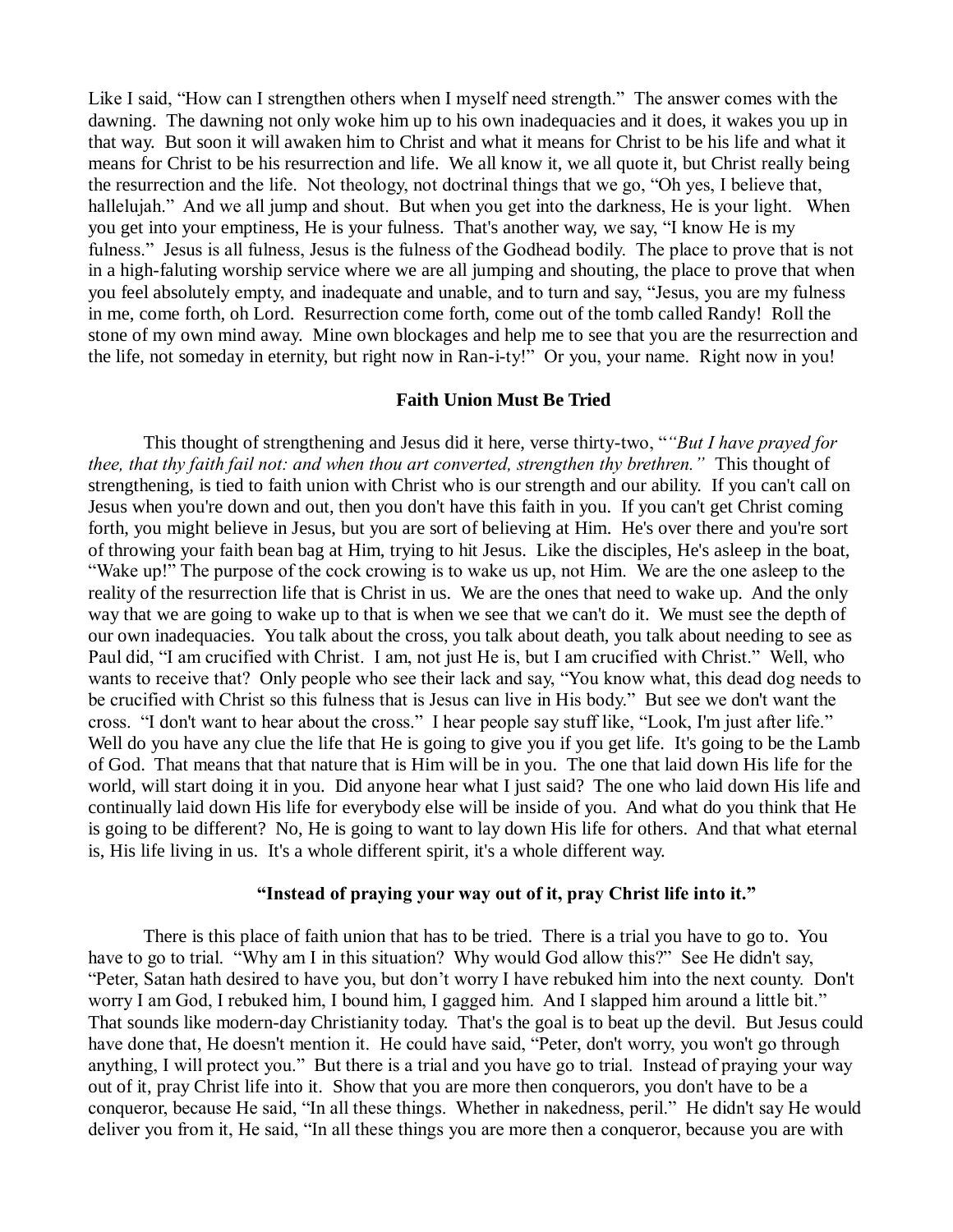me, you love me, you have my life, you have my love. You are full in external emptiness." Whether it's the heroes of the bible, Daniel and the lion's den, or Joseph in the prison or any great movie that you love, a couple that is going through stuff, or whatever, the thing that you love about it is that even when everything is wrong, they are still strong, they are still together. You love that, but then in your own life you say, "No, no, don't want to be together in bad time, I just want good times. I don't want Christ to manifest in glory in me, I want Christ to manifest His resurrection power over my circumstances." God wants His Son living in you, that's why He put Jesus in everybody. You understand what I mean, those that receive Him. I don't mean that He put Jesus in everybody.

### **Isaiah Saw His Glory and His Wretchedness**

*John 12:39-41 "Therefore they could not believe, because that Isaiah said again, He hath blinded their eyes, and hardened their heart; that they should not see with their eyes, nor understand with their heart, and be converted, and I should heal them. These things said Isaiah, when he saw his glory, and spake of him."*

There is a conversion that has to take place and we begin to see this through Isaiah. Remember in Isaiah six, is where he is talking about this. *Isaiah 6:1"When I saw the Lord high and lifted up and His train filled the temple."* You remember the scripture and we sing songs about it? It also says, that in seeing the Lord he saw what a wretched person he was and *"I am unclean."* Remember the words that he said about himself? We all want to see the Lord and have a glorious experience and walk around like we're the superman or something as the result of it. But the true result of see Jesus is that you see your inadequacies, you see, "Oh wretched man that I am." You see, "I am a man of unclean lips and I dwell among a people that are always talking strength and power and commitment and involvement, but they never talk Christ in you the hope of glory, it is the Christ above the hope of glory, the great power-giver, not Christ, the power of God, the wisdom of God. They haven't been converted." And this is what Isaiah was saying, what he saw His glory and said, "They have not even been converted. The dawn has not yet come upon them, they still think that there is something about themselves that is worthy to get past the cross." Wow, that's a little bit scary. Does that scare anybody?

#### **It's a Conversion from Self-Righteousness**

So we can be assured that like Peter who had followed Jesus for years, there are probably some in this room, or listening to this, or watching this, there are probably some people that need yet a conversion, not a conversion to become a Christian, but a conversion from themselves, like Isaiah. "They are blind", he said. He's talking about the people of God, he's not talking about sinners! Can you imagine? He thought Israel had it together and the world was the one that had the problem and then in the temple he sees the Lord and he says, "I was Isaiah, the great prophet, the great man of God. I am unclean!" You know unclean was the phrase they used for lepers. You will never go in the power of the Lord, the life of the Lord, the strength of the Lord until you have shut down any thought that you are going to get stronger, you are going to get better. In fact doesn't the bible say, "He must increase, and I must decrease." Anybody here want to an increase of Christ? How many of you realize that if that happens it is going to have to cause a decrease of you? He didn't say, "He must increase." Oh yes, let's just let Jesus spring up like spring-time all over the earth! How about winter first, winter kills you off and then Spring brings Him forth. What is spring? New life! Not old life improved, blessed. What is new? Something you didn't have before. "That you might walk in newness of life." Or as in the Spanish, that you might walk in new life! His life, His strength, His power, His victory. And don't think that this is something that it's not. It's not just a conversion from our strength to His. It's not, it's a conversion from self-righteousness. Then you'll go from your strength to His. But you have to see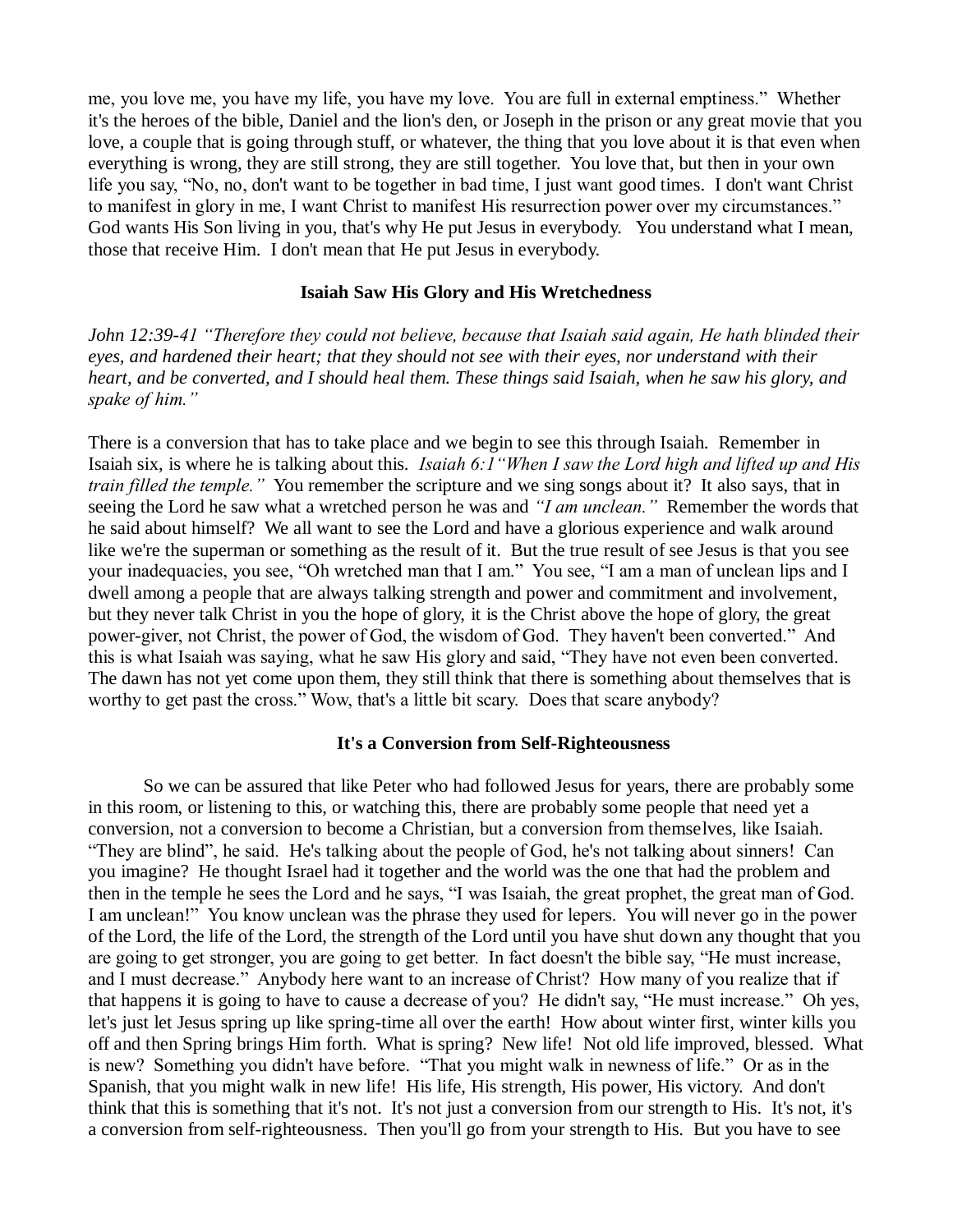the difference.

#### **It's Just Plain Old Pride**

One is we are ready to change off strength, "OK, OK, I admit it mine is inadequate, give me yours." Oh no, there has got to be something that strikes so deep within you, the cock crow has got to bring a dawning, that "Oh my God, I just said moments before I will never leave, I will die for you!" And remember the wording of the scripture, "And thus said they all." "We will all die for you Jesus!" and when Jesus starts to look like a criminal, "Well, I don't know if I want to be associated with this. I want to join the best church, the biggest church." Why? Because if that big church has got a nice, big reputation, then people ask what church you go to, and all the pride and everything that Jesus went to the cross to crucify comes up and says, "I go to so and so..." and they say, "Oh, isn't that the fastest growing church in the metroplex?" "Yes, it is! And mainly it's because of me." There is a conversion needed for Christians, can you say amen? There is a conversion that is lacking in Christianity. There is so much pride. We call it religious pride, or spiritual pride. It's pride! It's just old Adam, old nature, pride. It says, "OK, I won't have pride in my shiny car, or my stereo. I'll have pride in my shiny church." You understand what I'm trying to say. There has to be this conversion. Peter didn't get it when Jesus said to him, "When thou art converted." Because he immediately responded with, "I am more than converted, I will die for you." And Jesus is saying, "See, that is the very proof right there that you haven't had the second conversion." Don't make that a doctrine! "Those people at New Creation preach the second conversion."

#### **Peter Preaches Conversion**

*Acts 3:12 "And when Peter saw it, he answered unto the people, Ye men of Israel, why marvel ye at this? or why look ye so earnestly on us, as though by our own power or holiness we had made this man to walk?"* 

*Acts 3:19 "Repent ye therefore, and be converted, that your sins may be blotted out, when the times of refreshing shall come from the presence of the Lord."* 

This is a different Peter standing up! This is not Mr. Commitment now, this is a guy that has really seen his own inadequacies and he's plugged into Jesus. There is a whole new bursting forth of real life. It is a person who finally knew that he was meant for eternity, he was a vessel of honor. He was meant to strengthen the brethren, now voice is being given to his life and it's breaking out all over. All these things were clear in his mind about being converted and what that means. In Acts he is clearly declaring boldly and proclaiming, "Repent and be converted." Not just repent of your sins. Not just be sorry for what you've done. We all need to be converted from our own view of ourselves. The full view and meaning of conversion was fresh in his mind because it was only three days earlier. You have got to remember now when he went out and wept bitterly, it wasn't for three days, it took three whole days until he ran to the sepulcher and began to understand the resurrection and what it meant personally. So he spent three days in the reality of "I failed Jesus. I thought I would have stood up and died and instead I didn't do it. I cursed Him." That's incredibly, incredibly hard. Isn't it? There needs to be a new dawning in the church. A dawning first, not just a dawning of Christ as our life, not just a dawning of, "I am crucified with Christ." Because "I am crucified with Christ" will never be anything more then a doctrine, ultimately until we are ready to give up our own life and let Christ live in us. Until we are convinced. And you won't do that, you'll say you will do it, you will be like Peter. I mean we have some of the most committed people around, right here. That's the problem. We tend to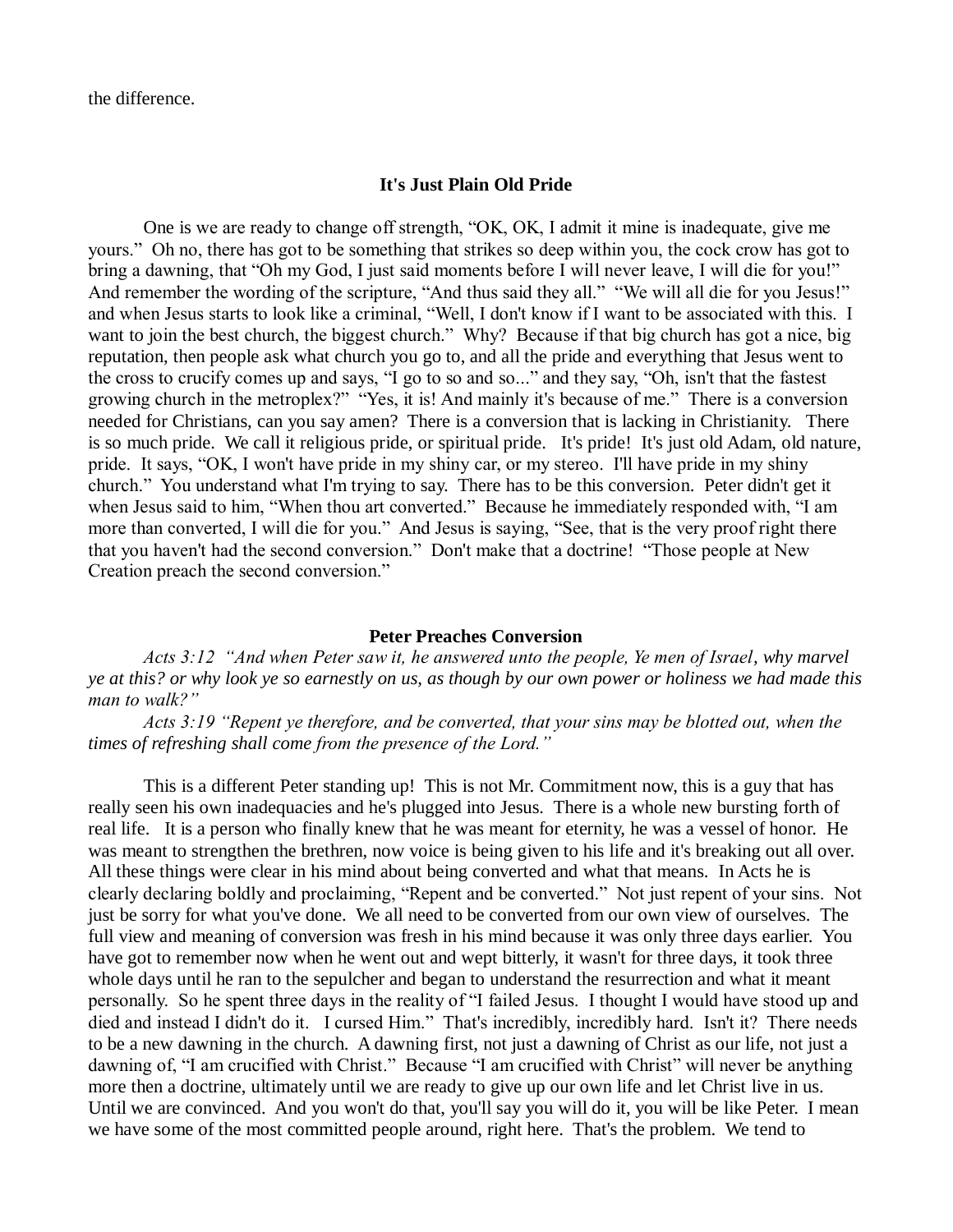gravitate highly committed, highly, but that's part of the problem, because a lot of times, it is people that are ready to give themselves totally for Jesus and He's thinking, "I want you to give yourself, to give yourself up, to deny yourself, not deny yourself of things, to deny yourself and follow me. It would be my life, not just you.

#### **The Proof of the Conversion**

The proof that this conversion happened, just a few days later now, he has seen it and he is going off on a whole different reality. And the verse we read, shows this. Here Peter and John are coming into the temple, there is a lame man, "Silver and gold have I none, but in the name of Jesus rise up and walk." So he's walking and leaping and all the crowds are running around saying, "Oh my god, this man was lame, I can't believe it. This wonderful thing happened!" And verse twelve, *"And when Peter saw it, he answered unto the people, Ye men of Israel, why marvel ye at this? or why look ye so earnestly on us?"* The very thing most Christians when they do something for God want, is for people to look on them. And say, "Oh!!!" And earnestly look, "Oh, woman of God, man of God. Oh, man of death." You never hear that. Nobody ever glories in the cross. Paul did, "God forbid I glory in anything, except in the cross of our Lord Jesus Christ, by whom I am crucified to the world." In his mind it's not like in our mind. We have a mind full of two thousand theology, he had a mind full of reality right now. "I am crucified to the world, and the world to me." Everybody is looking on Peter, everybody is marveling at Peter and John. And they're thinking, "Man this is your own holiness. You are a committed man. You must really, really be with God for this to have happened." But Peter said, "or why look ye so earnestly on us as though by our own power or holiness we had made this man to walk?" As our own power or holiness! This is totally contrary to the Peter before the cross. Peter would have said, "That's right, I'm the most committed one. That's right. I've been following God more than anyone else. And I love the other eleven knuckleheads, but then they can't touch me with my commitment level. I would die for Jesus and now I'm doing great things for Jesus. And if you really want to be special, you can be like me." My God! We need to point people to be like Jesus. We look at these tel-evangelists and go, "Oh man, I wish I could be like that!" I want to be like Jesus. And Jesus may walk around and not make a big deal out of it. He may heal somebody and say, "Sh, sh, sh." So that nobody knows what Jesus is doing. "No, no, we want all the big multitudes to go, Oh, by your own power and holiness this is done!" This wasn't the same old Peter. This boy had had a conversion. Praise God for that!

#### **Not By Our Holiness**

*2 Peter 1:17-18 "For he received from God the Father honor and glory, when there came such a voice to him from the excellent glory, This is my beloved Son, in whom I am well pleased. And this voice which came from heaven we heard, when we were with him in the holy mount."* 

Remember in Acts, Peter said, "It's not by our holiness, it's not by our power." You have to see what Peter saw on the Mount of Transfiguration. They are standing there and here is Jesus, and Moses and here is Elijah. And if Peter is standing there, then there is John and James. James became the first great leader of the church, he's surrounded by great, mighty, committed, men. And all of the sudden he says, "Jesus would you like me to build booths for everybody?" You go to these conferences and there are booths all up and down the halls. There is all this thought about, "We have got all these great men, let me do something for these great, committed men." And God intervenes, comes in a cloud, overshadows everything and they see no man but Jesus only. And Peter says, "This is the holy mount." Holy meaning, the one separated to God, and the only one seen was Jesus. Holy means to be separated unto God. He knows what he's talking about. He saw it. He says it right here, "I saw it on the mount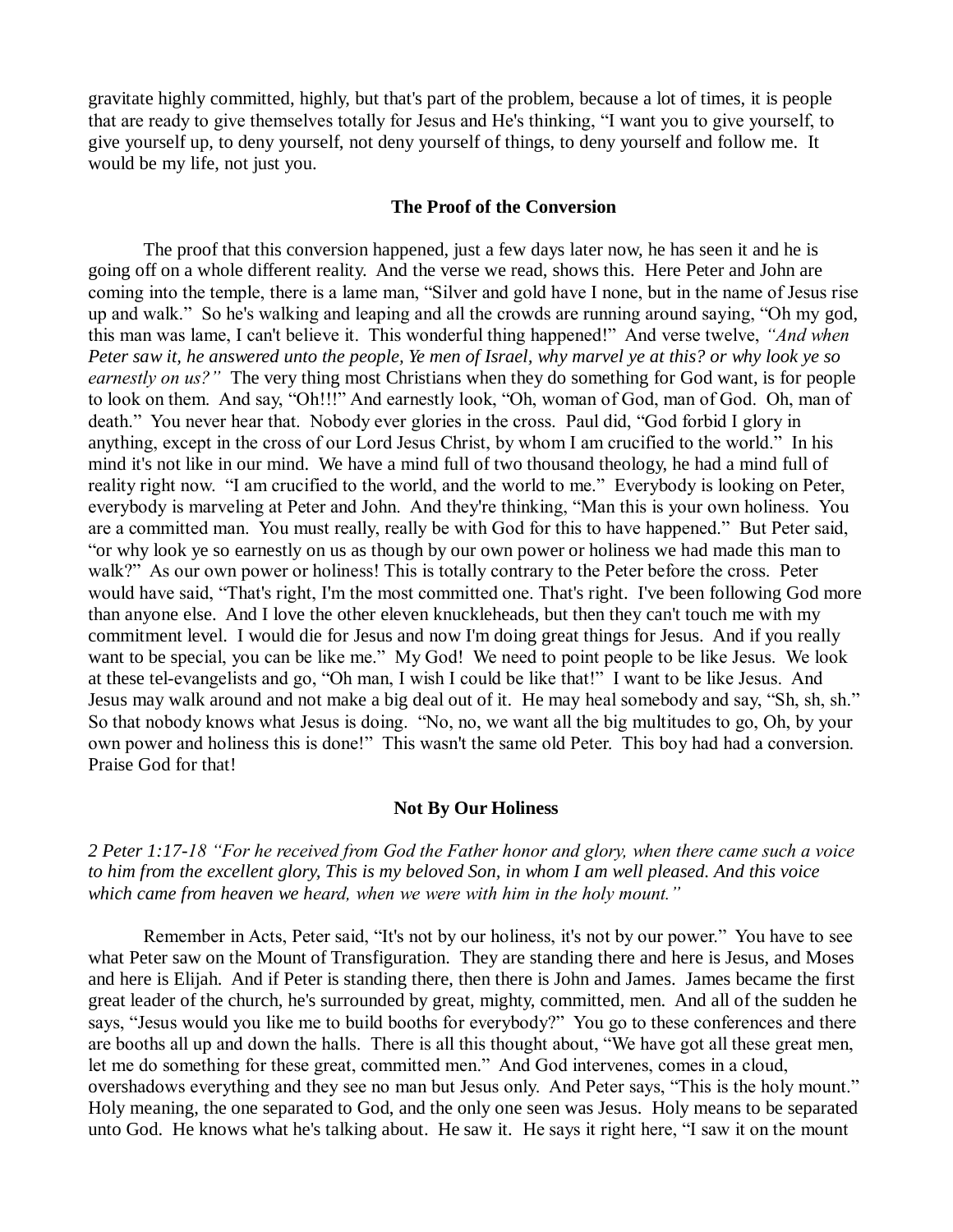of Transfiguration, when we tried to make somebody else, I don't care how great they were, something, God overshadowed and said, "this is my Son! And I'm going to put Him in every one of you!" Notice how Peter tied those two specific subjects together. Power and Holiness. This is how it's taught, if you have holiness, you'll have power. Has anybody had it taught like that before? Peter didn't say, "It's not by my power, but it is by my holiness." Acts 3:12, is that what it said or not? You have to believe the man that went through this horrible thing to find our what God wanted him to find out, that it wasn't him, it was Christ in him that was supposed to be not just the power, but the holiness. "It is not by my power, nor did my holiness bring this power, it is by the life of Christ." And that is where He always put the glory. As long as we think it comes by our own holiness, we will work on improving what God has crucified. We will reject any teaching on the cross, because we will still hold to what God is trying to break us loose from. Remember this morning we talked about Peter calling Jesus, being born again of incorruptible seed. Seed being that which has all the life within itself, all the fruit within itself. He's that incorruptible seed. Peter would say, "I am corruptible, He is the seed that has fruit in it, that has growth in it, that has potential in it. All of the tree comes from the potential that is all wrapped up in the seed, and the seed is Christ." He didn't look any longer at his old corruptible self and think, "My attributes will last, will stay the course." He was convinced that "I won't stay the course. If I don't get something greater then high-level commitment, I am going to fail."

# **Faith in the Cross**

## *Acts 3:16 "And his name through faith in his name hath made this man strong, whom ye see and know: yea, the faith which is by him hath given him this perfect soundness in the presence of you all."*

This is the faith which is by him. Where do you get the similar thing? Galatians 2:20, faith is mentioned. Faith is mentioned in the middle of, "I am crucified with Christ." We have got our faith in everything from getting a better job, to keeping the devil off of me, to healing my sickness, to everything else. Paul tied it to being crucified with Christ so that Christ could live in him. *"I am crucified with Christ, yet nevertheless I live, and the life I live in this flesh, I live by that faith that I am crucified."* How many people do you know that you say, "Are you walking in faith?" "Oh, yeah, the just shall live by faith, I walk in faith all the time." "Where is the cross in any of that?" "What? No, no I use my faith for finances." And again I am not discouraging that or putting any of that down. I'm just trying to bring out the whole counsel of God. If it's true here, then it ought to be true in the cross too. And besides if we are trying to get money for finances through our faith, and we're trying to get this, and we're trying to do that, but we're trying to do it through a man that God wants crucified, then all of those things, every time God does something for us, we are going to get a little more puffed up. Has anybody ever been used of God in a church service, and after wards you just felt so much pride? Anybody? It does happen. I know most of you are real holy! But it does happen, I mean God uses you and then all of the sudden you say, "Yeah, I am good! I am the man that you thought that I was. The Holy man of God!" We think that if God uses us there is something special about us. So what happens? God quits using you in that way. He used to, it was great, but He quit doing it. "Why did you quit doing it Lord?" "Because every time I wanted to use you as my vessel, you ended up being more then the vessel, you made this your holiness and tried to impress people with what came out me as thou it came out of you, from you, you were the source, because of some specialness about you." Peter had stood on his own faith. Remember Jesus said, "I have prayed for you Peter that your faith fail not." Remember that? Even your faith will fail if Jesus doesn't pray for you. You have no leg to stand on, unless it is Christ, or Christ is covering you in your situation. There is absolutely no hope! That is what we have to realize. But we won't realize that, we won't realize that until we have been converted on this subject.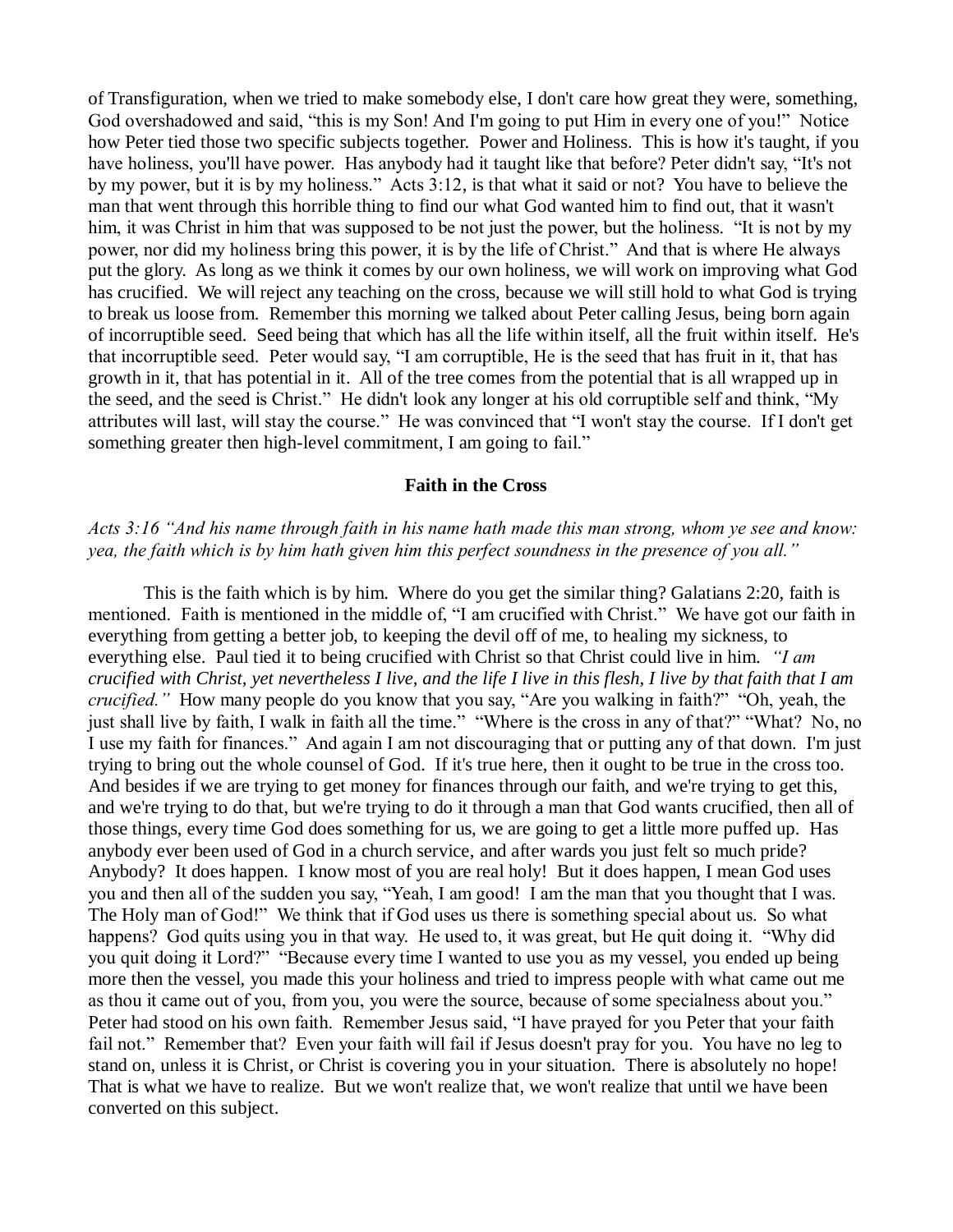#### **Times of Refreshing Come From Conversion**

## *Acts 3:19 "Repent ye therefore, and be converted, that your sins may be blotted out, when the times of refreshing shall come from the presence of the Lord."*

Peter is oozing with times of refreshing personally! Isn't he? God has just used him to heal this person and then come and say, "Oh, Peter, man of God! You're a good man." And he says, "Oh, no, don't look on me as thou this comes as a result of me. This is not by me, this is not through me, this is simply the Lord's work and if you will be converted, then you can know something of the times of refreshing that come from the presence of the Lord." Anybody up for that? I mean Peter feels so good, because he feels so clean. I mean not just washed in the blood, not filled with the leprosy of self. Not everything intertwined with self. "Yes, God used me!" He feels so clean from the presence of the Lord, not just on him, but in him. "This was from the presence the Lord. This was the result from converting from myself to the Lord. And you can experience this refreshing!" That's what he was saying. Isn't that good? Remember now, this is all within a short scope of time where all these events happened one after another. He went from deep darkness, the highs of how strong and good he was and how committed he was, to the deep darkness of how he betrayed and denied the Lord, and failed the Lord. And still ringing in his ears, "I need you to strengthen the brethren." He's going, "I can't do it. I am a mess." To now the reality that is Christ in him, that will accomplish what the Father wanted in the first place. And the Father will look at you and not see you, He'll say, "In you, that's my beloved Son in whom I am well-pleased. That's the one, that's the seed, that's the hope, Christ in you is your hope." And without it you will eventually fail, and you'll fail big time. You'll miss what it is what God is trying to do through the conversion. This is how Peter starts ending his speech, with the times of refreshing that come from the presence of the Lord, oozing with hope for the people. Oozing with just the absolute cleanness of "I am not going to dirty this situation by injecting myself. Not just my sinful self, my committed self." Like, "I am going to bring forth the Lord." And after three days of pondering his own failure, this was refreshing. Can you see that? This is like that rain of heaven washing him. "Thank God there was a way out and it wasn't God improving me, because I was convinced that there was no hope for me. But there is hope in Christ. There is hope from Christ." There is hope when the presence of the Lord is not just falling in a church service. Because it can fall in a church service and you can feel like superman. And go out and get in a situation where you feel like the weakest man in the earth in a short amount of time. You can go from incredibly high to incredibly low like that. Incredibly strong, to incredibly weak, like that. Anybody know what I'm talking about? If you don't, I will pray for you that your faith fail not. Because you will be put through this trial.

#### **Same Gospel Preached to Abraham**

*Galatians 3:7-8 "Know ye therefore that they which are of faith, the same are the children of Abraham. And the scripture, foreseeing that God would justify the heathen through faith, preached before the gospel unto Abraham, saying, In thee shall all nations be blessed."*

*Acts 3:25 "Ye are the children of the prophets, and of the covenant which God made with our fathers, saying unto Abraham, And in thy seed shall all the kindred of the earth be blessed."*

Here Peter is saying the gospel was preached to Abraham. Not just some information or some preparation for the next dispensation. No, the gospel was preached to Abraham. And that gospel was, "That out of you, you're hopeless, you're dead, you're dried up, you and Sarah are as good as dead. You can't bring forth anything, you're too old, you're too past the point of hope in yourself, but I will put a seed in you that will bring forth and bless the nations! And not only that, but the hope of all the